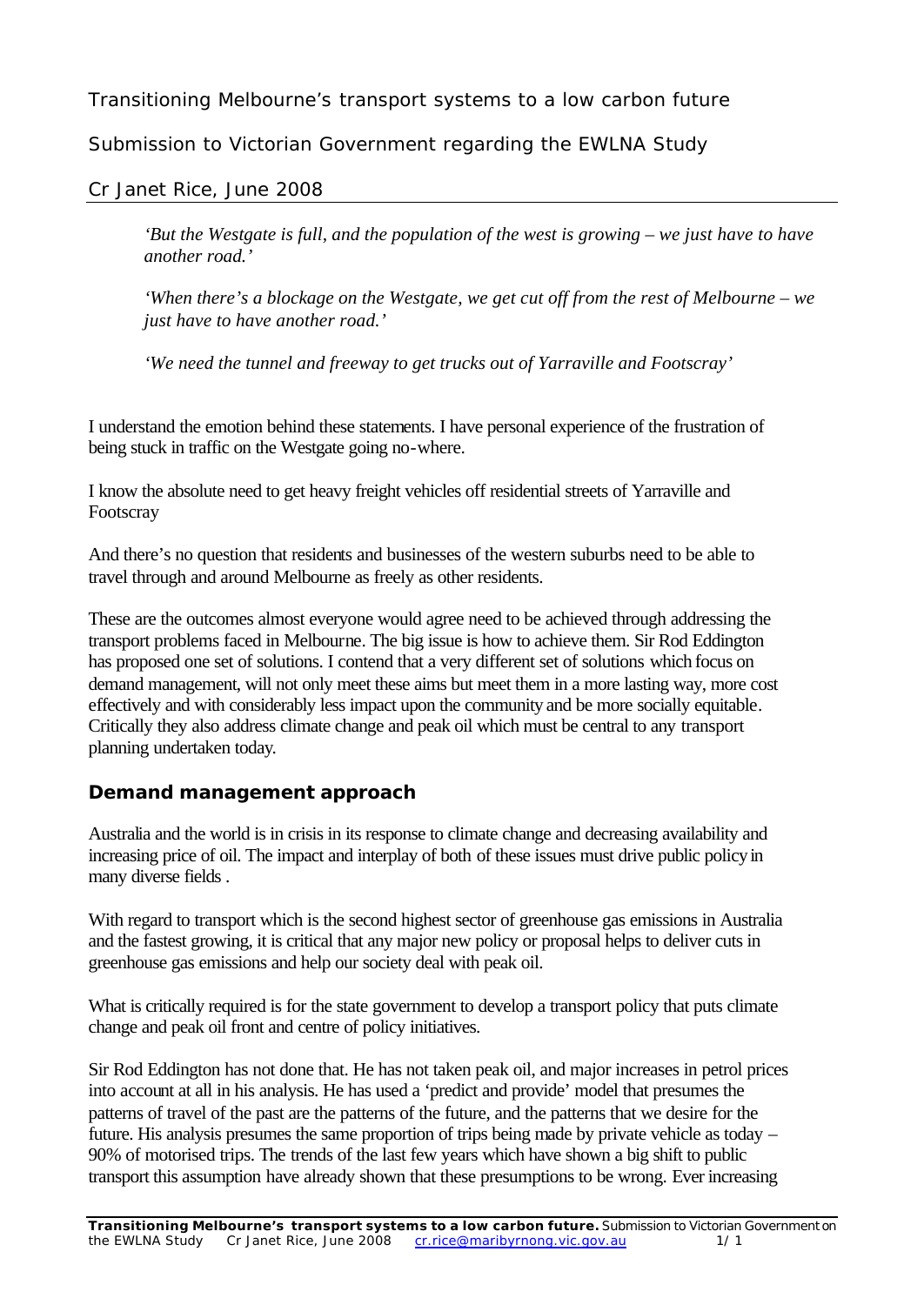petrol prices will only reinforce this trend. We are now on track to meet 20% of motorised trips on public transport by 2020, as long as we have sufficient public transport infrastructure.<sup>1</sup>

Eddington's consideration of climate change has been similarly flawed, (with an acknowledgement that his report hasn't considered climate change in any great detail) and is limited to an unsubstantiated assumption that shifting to fuel efficient vehicles will be sufficient to address carbon emissions from transport<sup>2</sup>. Considerable research shows that this is not the case (see Moriarty and Honnery<sup>3</sup>) Fuel efficient and alternative fuel vehicles will be a critical element of our response to climate change, but overall there needs to be fewer kilometres travelled by fossil fuel burning vehicles of any sort if we are to meet transport carbon emission targets of the required 80- 90% reductions. Best practice hybrid vehicles will enable us to reduce emissions per vehicle by 50- 75% (ibid), but it will take many years for everyone to have such a vehicle . These vehicles will be essential for all trips where other modes are not feasible, but to meet our carbon emission targets, mode shift away from cars to other less carbon intensive modes will be required.

It should also be noted that a model of premature replacement of an existing car fleet with hybrid vehicles would also result in a short to medium term increase in carbon emissions due to the embodied energy in the construction of these vehicles.

Relying on everyone having to buy a new fuel efficient vehicle is also socially inequitable. It means that people on low incomes who can't afford to buy such a vehicle will be disproportionably hit by increasing fuel prices if the required investment is not made in public transport to allow them to make the choice to not drive . In fact, it is likely that for lower socio economic groups that increasing fuel prices are likely to drive a greater shift to public transport walking and cycling than for other groups, rather than a shift to new expensive fuel efficient vehicles, as long as adequate infrastructure and public transport services are available to provide capacity for this shift,.

In discussions about his report Eddington implicitly has acknowledged that low emission vehicles by themselves won't be sufficient, by asserting that because we value our personal mobility so much that we may choose to use a greater proportion of our limited carbon budget on transport – in other words that we won't cut our transport carbon emissions so much, and will leave it to other sectors to make even deeper cuts than they otherwise would have to. This is a fallacious argument – What other sectors does he expect will make up for transport? Our energy intensive export industries are seeking similar special dispensations; our brown coal generated electricity is highly inefficient with regard to greenhouse gas emissions per unit of energy produced.

The only currently foreseeable way to maintain personal vehicles at similar levels of use to today would be to have most of the car fleet being electric vehicles running on renewable electricity. Given we have a huge task in front of us converting our existing electricity demand in Victoria to renewable sources, let along adding in the load of millions of vehicles, this is clearly not a feasible solution for many decades to come

The good news is that there are many different way to help achieve the required mode shift away from fossil fuel powered vehicles. The resultant transport mix with fewer private vehicle trips will

l <sup>1</sup> Market Intelligence - Project - Understanding Patronage Growth, Department of Transport Slide Presentation 2008  $2^2$  Eddington's climate change assessment was based on the Nous group's 'wedges report' to the state government which showed that increasing fuel efficiency substantially could result in carbon emissions reductions by about 50% by 2050. This is not sufficient for the 80-90% target for Australian emissions if we are to play our role in meeting the global 60% cut that scientific research shows we need to reach if we are to avoid dangerous climate change

<sup>&</sup>lt;sup>3</sup> Australian Car Travel: An Uncertain Future. Patrick Moriarty and Damon Honnery, 30th Australasian Transport Research Forum, 2007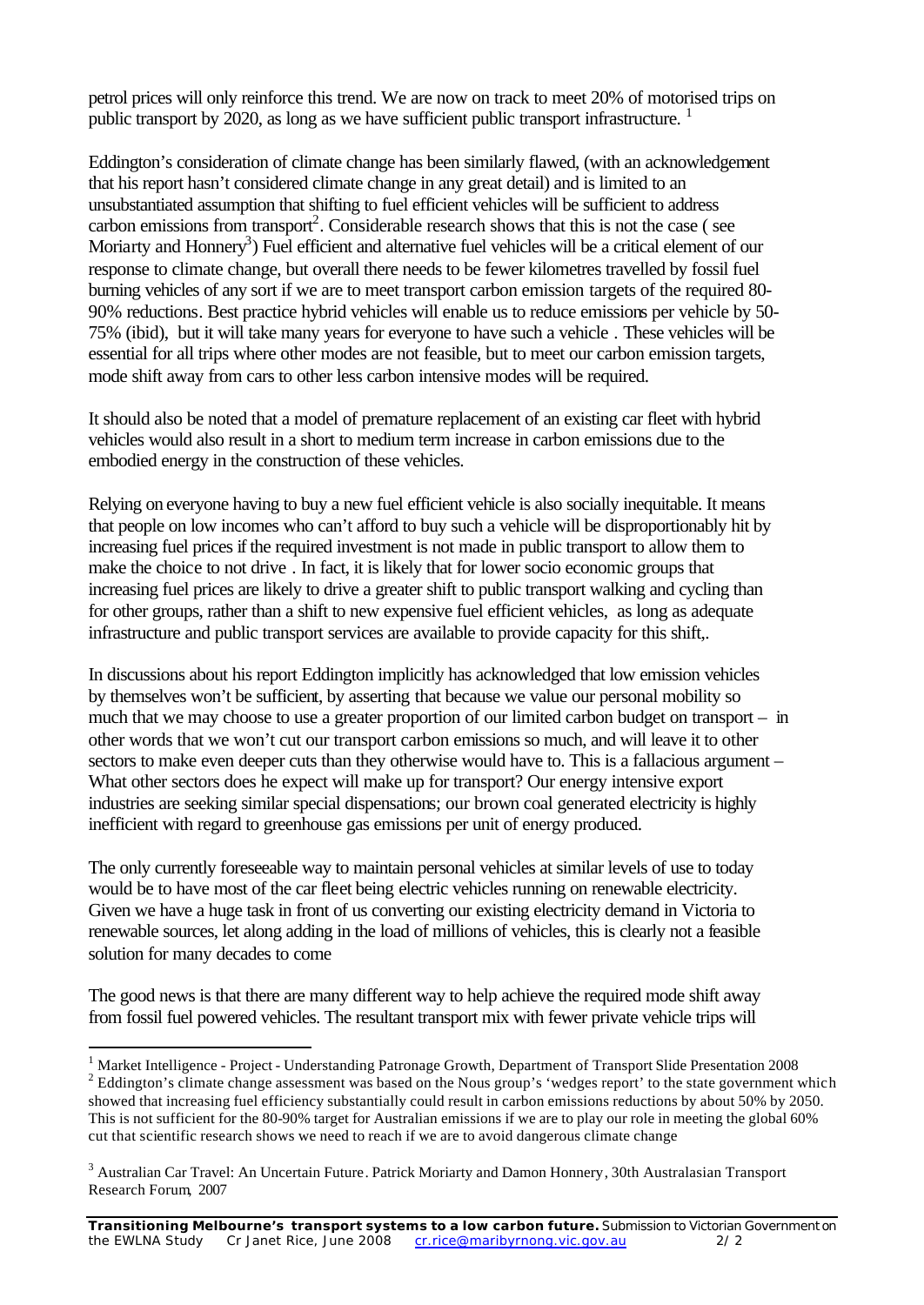also be cheaper for the community (less money on expensive petrol) and mean more efficient use of our existing road infrastructure. In particular, it will mean we don't need an expensive new road tunnel and freeway – our existing roads will be able to cater for our transport needs into the future.

The other good news is that the mode shift is already happening. Recent Vicroads data showed a 1% decline in vehicle use in Melbourne – a seemingly small shift, but highly significant in the context of previous ongoing increases. As previously mentioned big increases in public transport patronage shows that we are now on track to reach the government's target of 20% of motorised trips on public transport by 2020 – as long as the service and infrastructure is up to the challenge of meeting the increased demand.

## **The potential of demand management**

Cars take up a lot of space. They are generally used very inefficiently in Melbourne, with most car trips only transporting one person. There are ample opportunities to reduce car use without impacting on our quality of life – in fact increasing our quality of life through increasing personal health and wellbeing through increased exercise and less stress.

Every lane of freeway in Melbourne carries at its peak between 1500 – 2000 cars per hour. That's only approximately two train loads of people. So the number of people filling up a new freeway, say three lanes each way, that's 4500 – 6000 people an hour - can be carried by a train every 10 minutes.

Currently only around 30% of people who live in the western suburbs and work in the inner city travel by public transport. Let's consider just the people of Brimbank, Melton and Wyndham. If the proportion of the population who commute to the inner city by public transport increased to 50% instead of 30%, this would mean (on today's population), around 7000 more people leaving their cars at home or at the park and ride in the suburbs – or two full lanes of freeway for two hours of the peak. Surely this is feasible, with decent public transport. It would mean that people who really did need to drive would still have room on the roads to do so. But we wouldn't need any more roads even with strong population growth.

I have attached the analysis I undertook based on 2001 census journey to work figures that I presented to the Eddington team late last year. It indicates that if the mode share of journey to work trips into the inner city from the western suburbs was doubled from 30% to 60% that journey to work car trips would not return to today's levels even with strong population growth for 17 years.

## **My message to government. A framework for the future**

- $\triangleright$  Develop a transport plan that has as its fundamentals climate change, peak oil and the resultant need to reduce car and truck use. This will be a plan for the low carbon future we require.
- $\triangleright$  Then backcast to work out how to get there
- $\triangleright$  Put any new road infrastructure development on hold whilst this plan is being developed. **No new road tunnel, no new freeway, no big new roads.**
- $\triangleright$  Go full steam ahead on public transport initiatives– we know already that these will be crucial in having capacity to meet future demand – (for further details see my response to recommendation 2)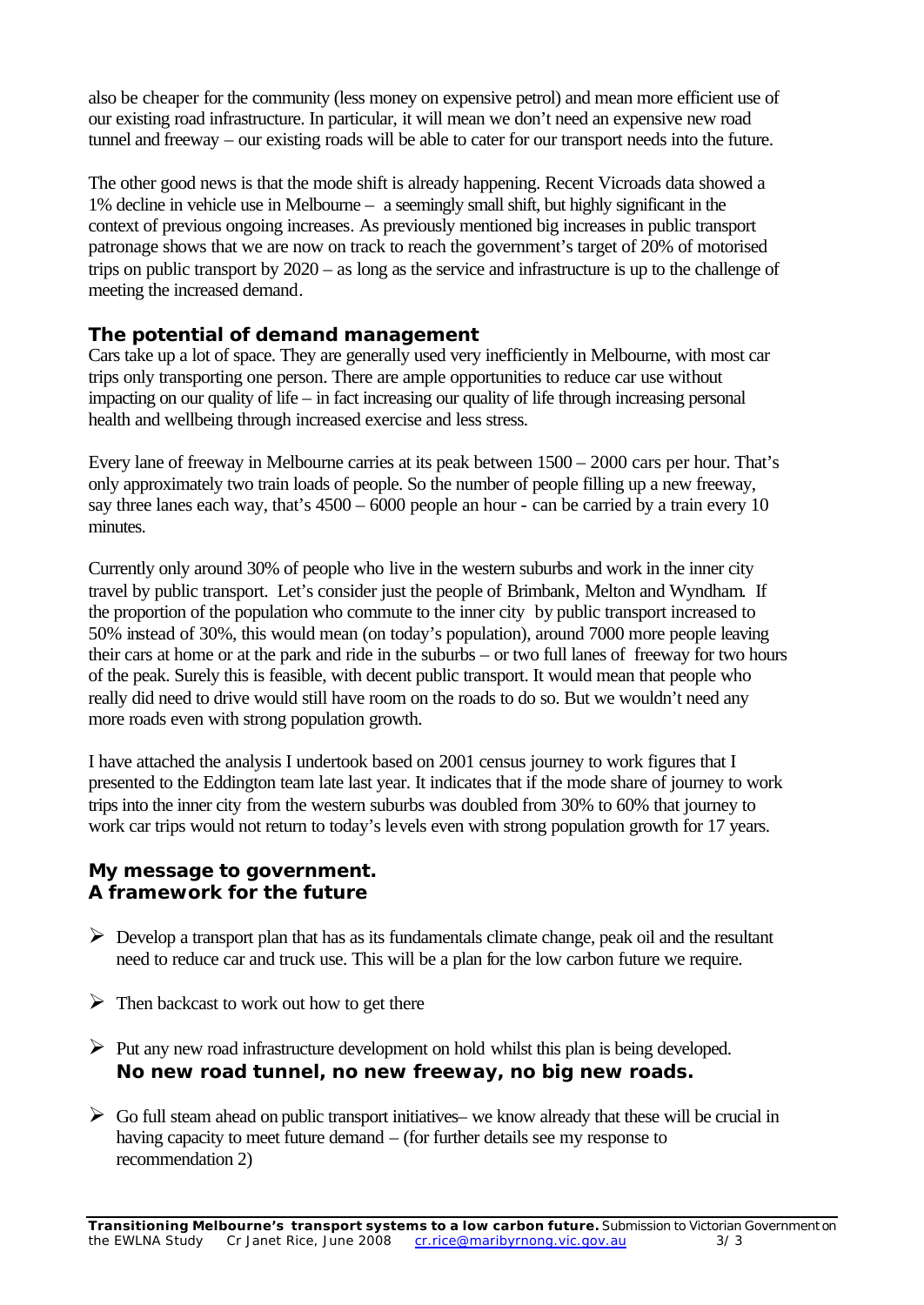- $\triangleright$  Determine what levels of car and truck use are consistent and realistic over time as we transition to a low carbon future, taking population growth into account
- $\triangleright$  Determine what tools to use to reduce demand for car and truck trips to the levels consistent with the preferred future
- $\triangleright$  Determine what road capacity is then required for a bigger population living in a low carbon society.

## **Demand management tools – methods to reduce car use in Melbourne as painlessly and seamlessly as possible**

## **Great public transport across all of Melbourne**

- A network across all of Melbourne
- High frequency services with long span of hours, 7 days a week– All services on a 10-15 minute frequency 6am - midnight
- Fast services, including fast direct buses
- Integrated network
- Safety staffing at stations
- Restructured public transport pricing, and removal of GST on public transport costs. Consider very cheap off –peak pricing, and low prices for outer suburban and cross city bus trips to build demand. One option would be to have a public transport levy that would be imposed on all households The levy would be higher in public transport rich areas and low in areas that currently have little public transport. Then all public transport trips could be free, other than those into and out of the inner city at peak times.

## **Encourage other modes**

- Walking and cycling, and electric bikes
- Motor scooters and motor bikes
- Tele-commuting/ 4 day weeks

# **Making car travel less attractive**

- Increased parking costs
- Mandatory pay parking for shopping malls
- Priority vehicle lanes for buses and high occupancy vehicles, and reducing space for cars on roads
- Consistent tram priority
- Increasing car occupancy
- Removing fringe benefit tax incentives for private cars

## **Freight (see responses to Eddington recommendations 5, 10 and 11)**

- Freight logistics systems to improve freight efficiency
- Port related freight on rail / Multi-user intermodal hubs
- Dispersal of Dynon domestic freight yards
- Local small scale multi-user freight services

## **Urban planning**

- Transit oriented development
- Pedestrian oriented design
- Employment in transit cities government departments to relocate and incentives for private sector relocation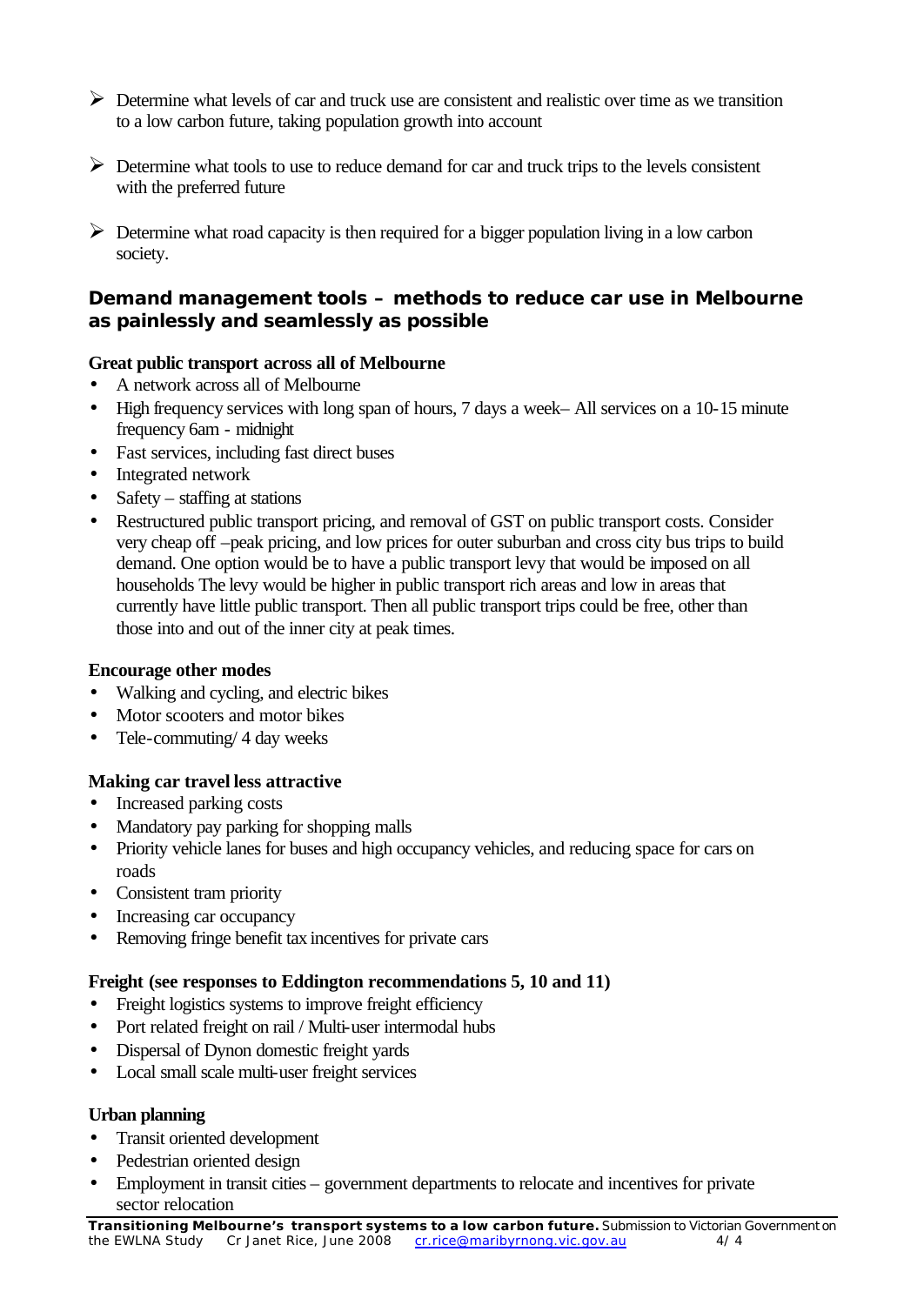# **Specific Responses to Eddington's recommendations**

*Recommendation 1 Planning work should commence for the staged construction of a new 17 kilometre Melbourne Metro rail tunnel linking Melbourne's booming western and south-eastern suburbs and providing a major increase in the capacity of the rail network.* 

**Supported.** I support the undertaking of further detailed planning and feasibility for the rail tunnel. This planning should be undertaken using a transparent process and also consider other options that could meet the outcomes of further rail capacity through the inner city.

Such planning should not preclude however immediate work beginning on other identified rail projects, in particular growth area rail extensions to Bacchus Marsh, Sunbury, Mernda, Epping North, Cranbourne East, and immediate and detailed feasibility planning also being undertaken simultaneously for the long promised rail lines to Doncaster and Rowville.

*Recommendation 2 The Victorian Government should bring forward the construction of a new rail connection from Werribee to Sunshine (the Tarneit link) to significantly improve the frequency and reliability of services from Werribee, Geelong, Ballarat and Bendigo. The Government should commit to using the new rail tunnel and Tarneit link as the foundation for extending the metropolitan rail network further to the west within the next 15 years.* 

**Supported.** This link should be build as a suburban electric service from the outset and connect Werribee with an appropriate activity centre in the Sunshine – Caroline Springs corridor. It would enable suburban services from the Werribee region to the city in two directions and hence provide a very high frequency service from Werribee transit city. It is critical that the connection between Werribee and Geelong is maintained to be as efficient as possible, particularly if Geelong trains are routed via Sunshine as planned. Werribee then becomes a critical transfer point for all Geelong bound passengers between Footscray and Werribee.

*Recommendation 3 During the planning and construction of the rail tunnel, the Victorian Government should continue to make better use of the existing network to increase capacity, including commencing work on the electrification of the network to Sunbury to boost services on the Sydenham line.* 

**Strongly supported**. It appears from my knowledge of the rail system that contrary to the position espoused that the system is at capacity, that there is considerable room for more services.

It may be valuable for a review of the operations of the network to be undertaken by an independent international expert and for this review to be made public in the interests of transparency and to help definitively determine the capacity of the system when certain improvements are undertaken.

Key actions that I understand are capable of being undertaken include those that have been identified in the analysis of rail capacity constraints technical report undertaken for the Eddington study:

- Making full use of all direct to Flinders St tracks from Southern Cross
- Running Gippsland V-line services from Flinders St, not Southern Cross
- Reducing dwell time at Flinders St by having driver changeover occur not at Flinders St
- Having all city station platforms staffed during peak hours to signal all clear, to facilitate faster boarding of trains and to load and unload passengers in wheelchairs
- Making full use of passing loops in the system for running of express services
- Identifying elements in the system that mitigate against the running of 22-24 plus trains per hour and taking action to eliminate these choke-points
- Running peak hour service levels during the current shoulder peak periods
- The proposed Tarneit loop and dedicated V-line track between Sunshine and Footscray

I understand that many of these actions will be incorporated into the new timetable that is to be brought into use in November, and that the capacity created in the new timetable would enable immediate introduction of the extra services required by the Whittlesea and Sunbury extensions. The review I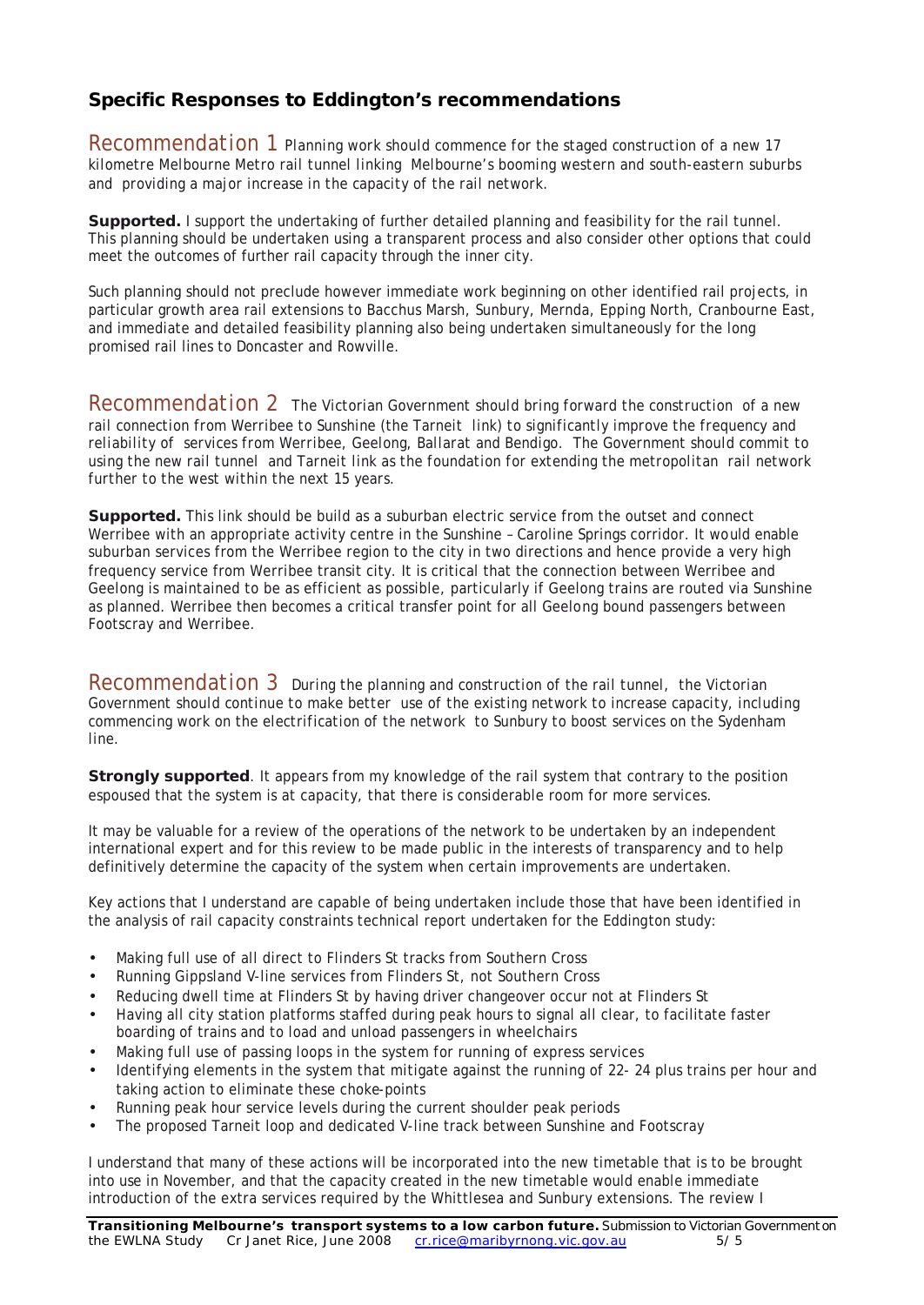propose would determine whether there was sufficient capacity into the system to allow for the proposed new services to Melton/ Bacchus Marsh, Doncaster and Rowville prior to the new tunnel or equivalent infrastructure coming into operation.

*Recommendation 4 Planning work should commence on the staged construction of a new 18 kilometre cross city road connection extending from the western suburbs to the Eastern Freeway.* 

#### **Strongly disagree** – as per discussion above

*Recommendation 5 Community amenity in the inner west should be restored by implementing a Truck Action Plan to remove truck traffic from local streets in the inner west. The plan should include a series of targeted road improvements that form an effective bypass around residential areas, reinforced by local truck bans.* 

#### **Partially agree.**

I strongly support the following elements of the truck action plan

- Paramount Rd upgrade. This should include a re-routing / extension of Paramount Rd to replace Dempster and Sredna Streets. The route should through the industrial zone west of the existing route
- Upgrade of Cemetery Rd and interchange with the Westgate
- I support with reservations the proposed on-off ramps at Hyde St. Such ramps should only go ahead if transport modeling that is grounded in demand management as discussed above shows the need for extra road capacity from the west to the inner city and port. My concerns with these ramps are amenity issues for Spotswood residents and potential loss of parkland on both sides of Stony Creek. If this proposal goes ahead any parkland/ open space lost must be replaced.

It is inevitable that if these ramps were to be installed it would mean significantly greater use of Whitehall St and traffic through the Whitehall St- Napier St intersection. The intersection would need to be upgraded and Shepherds Bridge would probably need to be widened. Any upgrading of these roads should include measures to reduce impacts on nearby residences.

These ramps and Whitehall St upgrading would create more capacity from the west. It would be important that traffic management measures be introduced to ensure that traffic is simultaneously reduced in Buckley St and Whitehall St north of Footscray Rd.

• I have strong reservations about the Dynon Rd – Smithfield Rd link. The main reason such a link is proposed it seems is to enable greater use of Geelong Rd, and allow Moore St to be by-passed.

The only circumstances I think such a link should be considered would be if it was a freight only link, and that the need for this capacity was demonstrated in a reduced demand transport system as outlined above.

If required it should not be across Newell's Paddock. It should only be considered on the east side of the river, where it would need to be in a tunnel under the Kensington Banks riverside park. The impact of this road if it were on the west side would not only be on Newell's Paddock but it would create a barrier between the river and the residential areas of Footscray to the direct west, the proposed Joseph's Rd residential precinct and the Heavenly Queen temple on Joseph's Rd (currently under construction)

• I strongly don't support the upgrade of Ashley St north of Sunshine Rd and the widening of Ballarat Rd. These measures would just shift truck traffic from one residential area to another.

#### **Other infrastructure options – including relocation of the Coode Island chemical storage** The proposed Hyde St ramps would be a much more attractive prospect if they were accompanied by a new bridge across the river between Francis St and Somerville Rd directly into the Port so that they did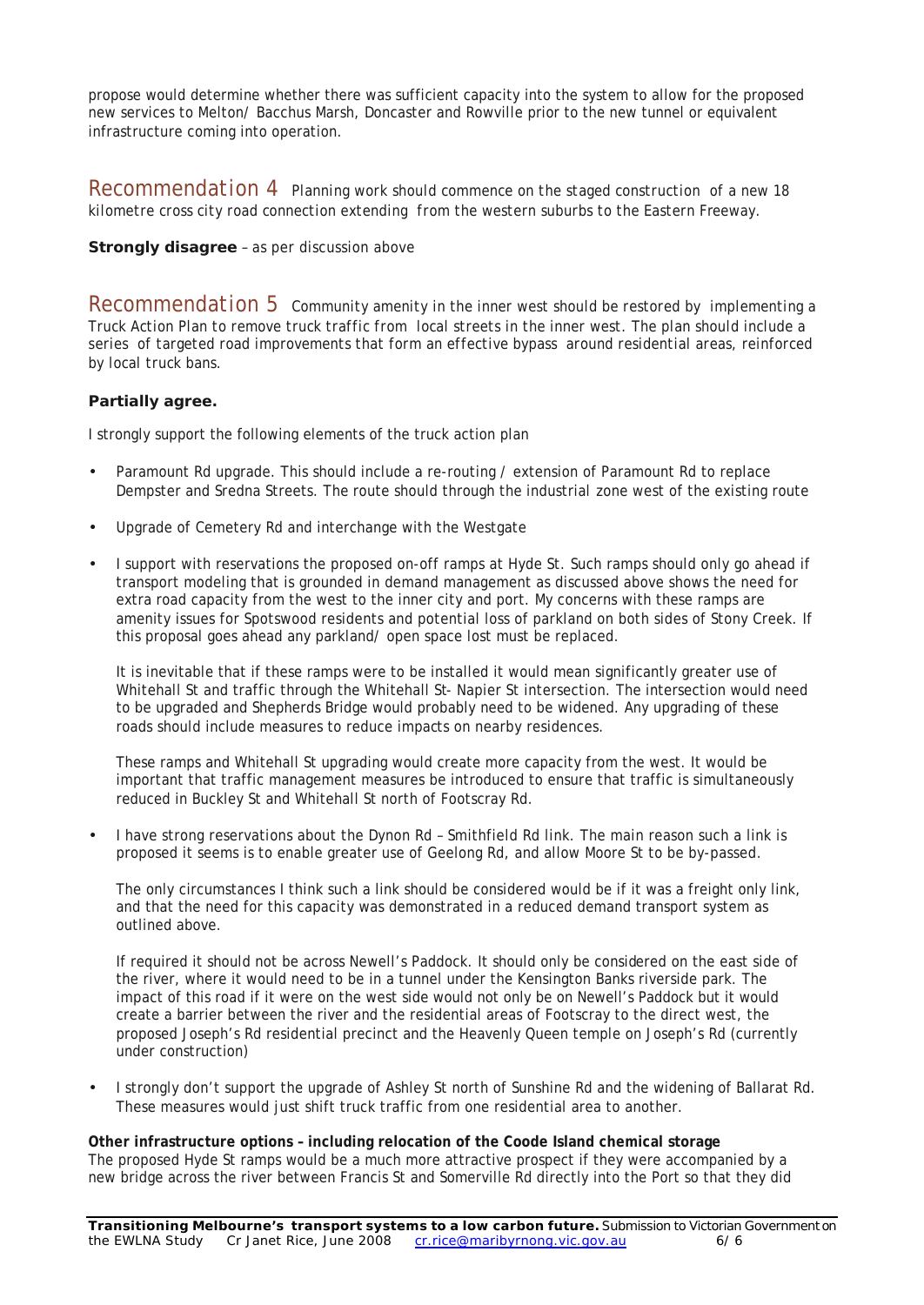not need a lengthy stretch of elevated road along the river. This would have the added significant advantage of large traffic reductions on Whitehall St.

However this route is clearly problematic with the location of Coode Island chemical storage. The solution to this is quite simple in concept– shift the chemical storage to West Point Wilson or Point Lillias as proposed by the Coode Island Review Panel in the early 1990's. The storage doesn't have a long term future in inner Melbourne – it is completely inconsistent with the increasing desirability of maximizing inner city land for high value uses such as high density residential development. The existence of Coode Island severely limits residential development in the riverside areas of Footscray and Yarraville, and potential residential development west of the existing Docklands precinct.

#### **Truck bans**

I propose that all current truck routes through Yarraville and Footscray should have immediate bans imposed on through truck movements outside of peak hours. This would include Francis St, Somerville Rd, Buckley St, Moore St and Whitehall St north of Footscray Rd.

In addition the definition of a through truck should be revised so that trucks with an origin-destination in the Tottenham – Brooklyn precinct are not designated as local trucks – they should be using the Westgate corridor to reach the port or other destination.

This would restrict through trucks to the Westgate Freeway – City Link, Whitehall St, Dynon Road east of the Maribyrnong and the Paramount Rd- McDonald Rd- Millers Rd route. Once the Paramount Rd upgrade is completed, intermodal hubs are established to facilitate freight on rail, and public transport capacity imcreased through the short term operation measures outlined under recommendation 3 above, then the truck bans should be 24 hour bans.

In the short-term whilst public transport improvements and freight logistics improvements were being introduced this would increase congestion on these routes. This is itself is a part of demand management – it increases the attractiveness of the non-road options namely public transport use and freight efficiency improvements and rail freight.

*Recommendation 6 Public transport to the Doncaster region is best provided by rapid, high quality bus services, additional bus priority measures and a major new bus-rail interchange at Victoria Park. To deliver this standard of services, the DART upgrade announced in the 2006 Meeting Our Transport Challenges plan should be introduced as soon as possible, along with additional service enhancements and bus priority measures undertaken in conjunction with Recommendation 4.* 

**I support DART as an interim measure.** I believe the rail extensions into the growth areas of the west and north are a higher priority than Doncaster rail, but that Doncaster rail should be built in the next decade.

Recommendation 7 A number of specific links should be progressively built to improve cross city cycle connections and cater to the growing number of Melburnians cycling to work.

**Strongly support**. These connections should be planned with local government and community input. Of equal importance are measures to dramatically increase the use of bikes for accessing railway stations – this needs to include high quality routes to stations. Additional routes that need to be included are:

- Newport to Port Melbourne that incorporates the bike punt,
- Footscray to Sunshine direct route
- Dynon Rd particularly the entrance into the CBD.
- Cross CBD– there needs to be a high quality east-west bike route in the north and south of the CBD. One option is to close one of the 'little streets' to vehicle traffic other than for deliveries within designated hours, and have this as a two way bike- route.
- Docklands to South Melbourne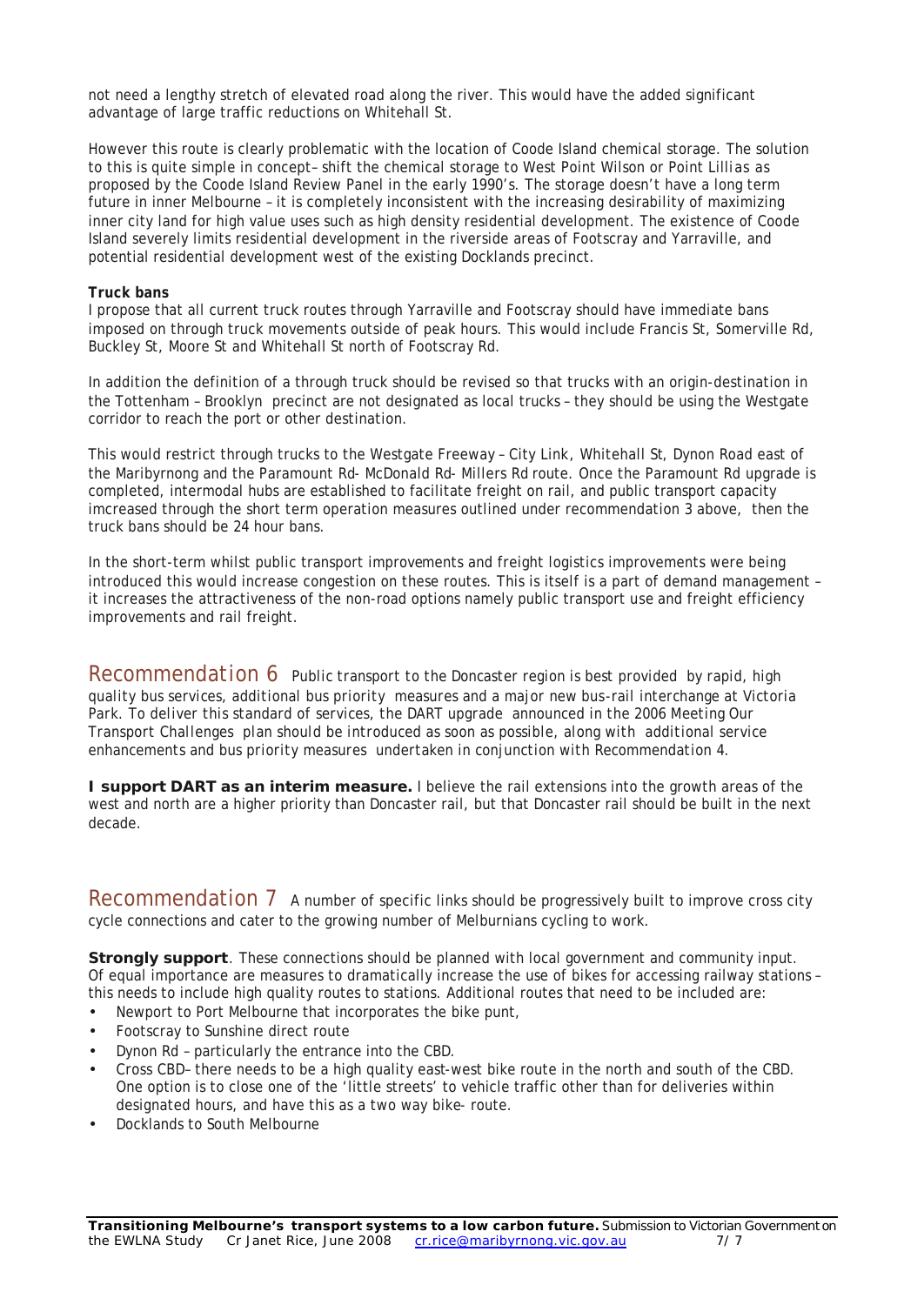*Recommendation 8 The Victorian Government should work with local councils and relevant agencies to escalate city-wide implementation and enforcement of priority measures for trams and buses.* 

**Strongly agree.** This should include priority bus lanes as required, and consistent tram priority measures at intersections. Extensions of clearways is often not the best solution as this provides greater capacity for commuter car traffic even more than for buses and trams. Other solutions include raised onroad platform stops for trams, with limited parking permitted between stops, and other measures such as traffic metering through intersections on tram routes.

*Recommendation 9 A dedicated fund should be established to facilitate the development of Park & Ride facilities, with priority given to improving access to rail services in Melbourne's west and facilitating public transport patronage in the Doncaster corridor.* 

**Very limited support.** Only in certain outer suburban low density situations as an interim measure, with a much greater priority given to increasing fast frequent direct bus services to stations and quality bicycle access to stations and bike parking facilities. These facilities are much more cost effective and sustainable than large expansion of park and ride which at \$17 000 per space is a very expensive, unsustainable and unwieldy way to provide access to stations. Introducing pay parking at railway stations would encourage more judicious use of this park and ride facilities. Research undertaken at Footscray station by Maribyrnong Council two years ago showed significant numbers of people parking at the station who were not accessing the rail system. Recent research has also shown that a very substantial number of people using park and ride spaces live within walking distance of the station. Finally, it will be impossible to provide car parking for the increased numbers of people who are catching trains over the coming decades. There is insufficient land around stations and it should be used for higher value purposes than car parking

*Recommendation 10 The Victorian Government should re-evaluate its 30/2010 rail target (which aims to move 30 per cent of freight from and to all Victorian ports by rail by 2010), given the clear finding by the EWLNA that it cannot be met. The Government should create a new strategy and work with industry to develop and implement a detailed action plan for moving more freight by rail.* 

#### *and*

l

*Recommendation 11 The Government should take action to increase rail's share of freight by: • Ensuring the development of a single, common user, interstate, intermodal freight terminal north of the city on the Melbourne to Sydney rail corridor • Developing the standard gauge rail freight network to connect the interstate intermodal terminal with the key metropolitan freight hubs • Making and announcing concrete planning decisions about the future sites for metropolitan freight hubs • Ensuring that all future transport plans build in the connection of the Port of Hastings to the interstate standard gauge rail network.* 

**Strongly agree**. Urgently required and a new target and a new timeline needs to be set. These measures are absolutely critical in reducing the amount of port related freight carried by road. Multi-user intermodal hubs are also necessary instead of B-triple or Super B-double trucks. The establishment of outer suburban intermodal hubs would also allow the dispersal of domestic freight movements from the Dynon yards, and reduce truck movements into the Port precinct substantially. The POMC are currently undertaking research into the destinations of all truck movements in the truck precinct. Draft findings of this research shows that two thirds of truck movements in the precinct relate to the wholesale markets and the Dynon yard domestic freight movement. With the markets moving and the potential decentralization of the domestic freight movements this would mean a very substantial drop in truck movements into the port precinct.<sup>4</sup>

I also recommend a critical independent review be undertaken of forecast freight growth as part of the transport plan outlined above. Global freight movements will be impacted by climate change and peak oil, and this has not been taken into account in current freight forecasts

<sup>&</sup>lt;sup>4</sup> Hermione Parsons, POMC, pers comm. at Western Transport Alliance meeting, June 08

**Transitioning Melbourne's transport systems to a low carbon future.** Submission to Victorian Government on the EWLNA Study Cr Janet Rice, June 2008 cr.rice@maribyrnong.vic.gov.au 8/8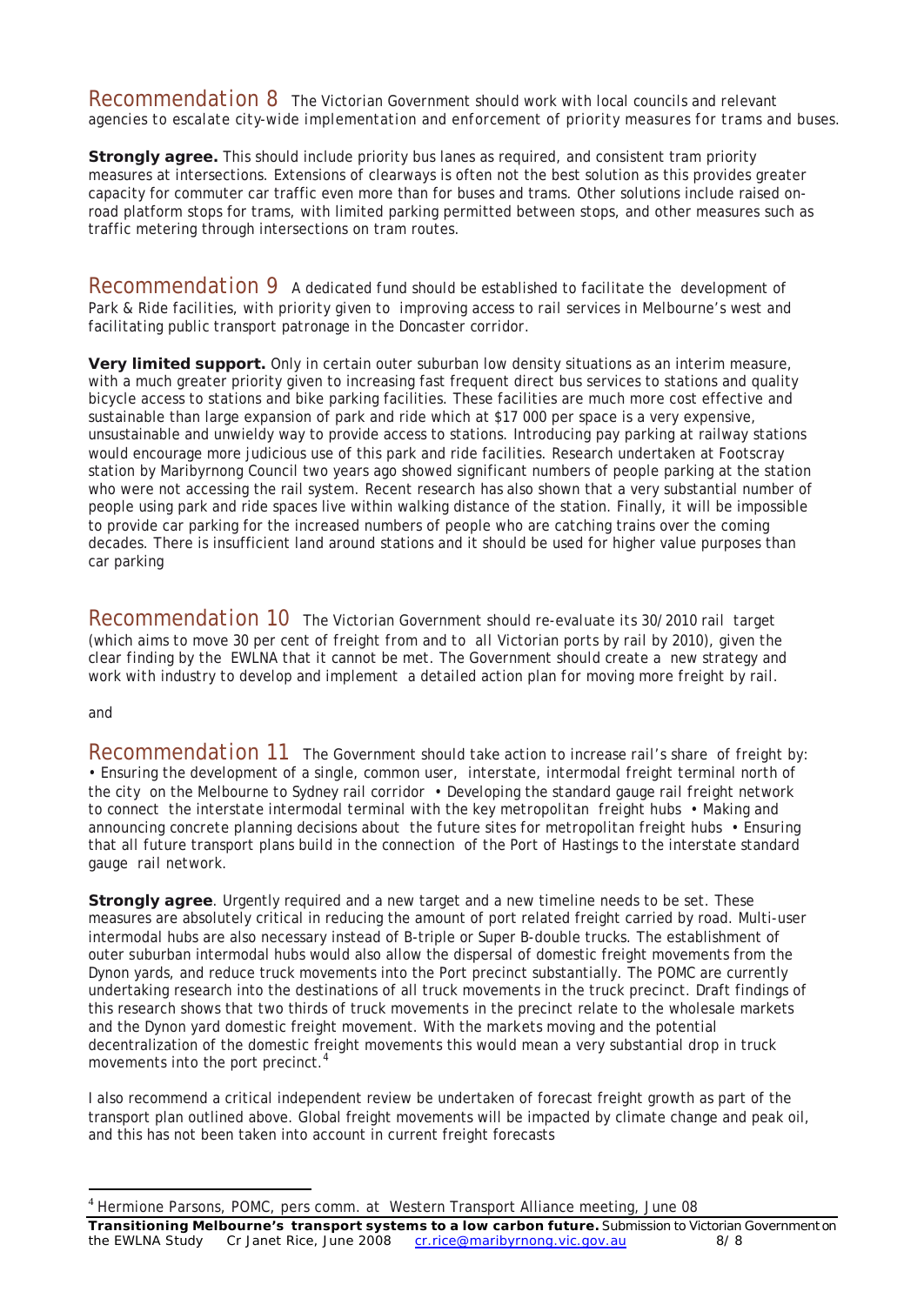Recommendation 12 The Port of Melbourne Corporation should be given overall responsibility for implementing an intermodal hub network in Melbourne, including responsibility for achieving the Government's revised rail freight target.

**Disagree.** This should be the responsibility of government, targets should be set and be reported on regularly. A steering committee with representatives of industry, the Port , local government an the community which would have strategic oversight of these goals should be set up. The Port and major freight industry players should work in partnership with government to implement the required actions to meet these aims.

Recommendation 13 Given the projected increase in the metropolitan freight task, the Government should take further action to improve the efficient movement of road freight by permitting the introduction of high productivity freight vehicles on designated routes.

**Disagree** in as far as 'high productivity freight vehicles' translates to B triples and super B doubles. These have no place on the vast majority of our roads and would only be considered on routes between intermodal hubs - these journeys should be undertaken by rail.

Recommendation 14 The Government should continue to implement *Melbourne 2030* and take stronger action to accelerate the development of vibrant suburban hubs in Melbourne's west, particularly Footscray, Sydenham, Sunshine and Werribee.

**Strongly agree**. Strongly support the concept of Footscray being considered as part of the expanded CBD. As such some government offices should be relocated to Footscray to kickstart it as a major office hub.

The transport implications of this are also that we should be aiming for very substantial public transport, walking and cycling mode share into Footscray as its future density of residential and commercial development will mean traffic chaos if the transport mix is overwhelmingly private vehicles. Sunshine and Werribee also have great potential , Werribee in particular because of how it relates equally well to Geelong as to Melbourne, and Sunshine as the junction of the Melton and Sydenham- Sunbury growth corridors. Sunshine in particular has enormous potential for renewal, and like Footscray a community that I expect would be supportive of higher density development as long as it is high quality and doesn't impact on existing residential areas.

The critical transport needs of transit cities are not just high frequency train services but high frequency feeder bus and tram services with priority on roads, and intermodal interchanges.

*Recommendation 15 Through the Council of Australian Governments – and working with the Australian automotive industry – the Victorian Government should pursue measures to bring Australia into line with European CO2 emissions standards for motor vehicles.* 

#### **Strongly agree**

*Recommendation 16 The Government should develop a clear strategy for increasing the proportion of low emission, efficient vehicles operating in Melbourne.* 

**Strongly agree,** although noting that low emission vehicles in themselves will not allow us to reach our carbon reduction targets ( see Moriaty and Honnery)

*Recommendation 17 The Victorian Government should seek early discussions with the Commonwealth Government regarding a funding contribution from AusLink towards some or all of the EWLNA recommended projects. The Government should also work with the Commonwealth to extend AusLink to transport projects designed to relieve urban congestion.* 

**Agree** – particularly so that Auslink funds can be used for public transport projects